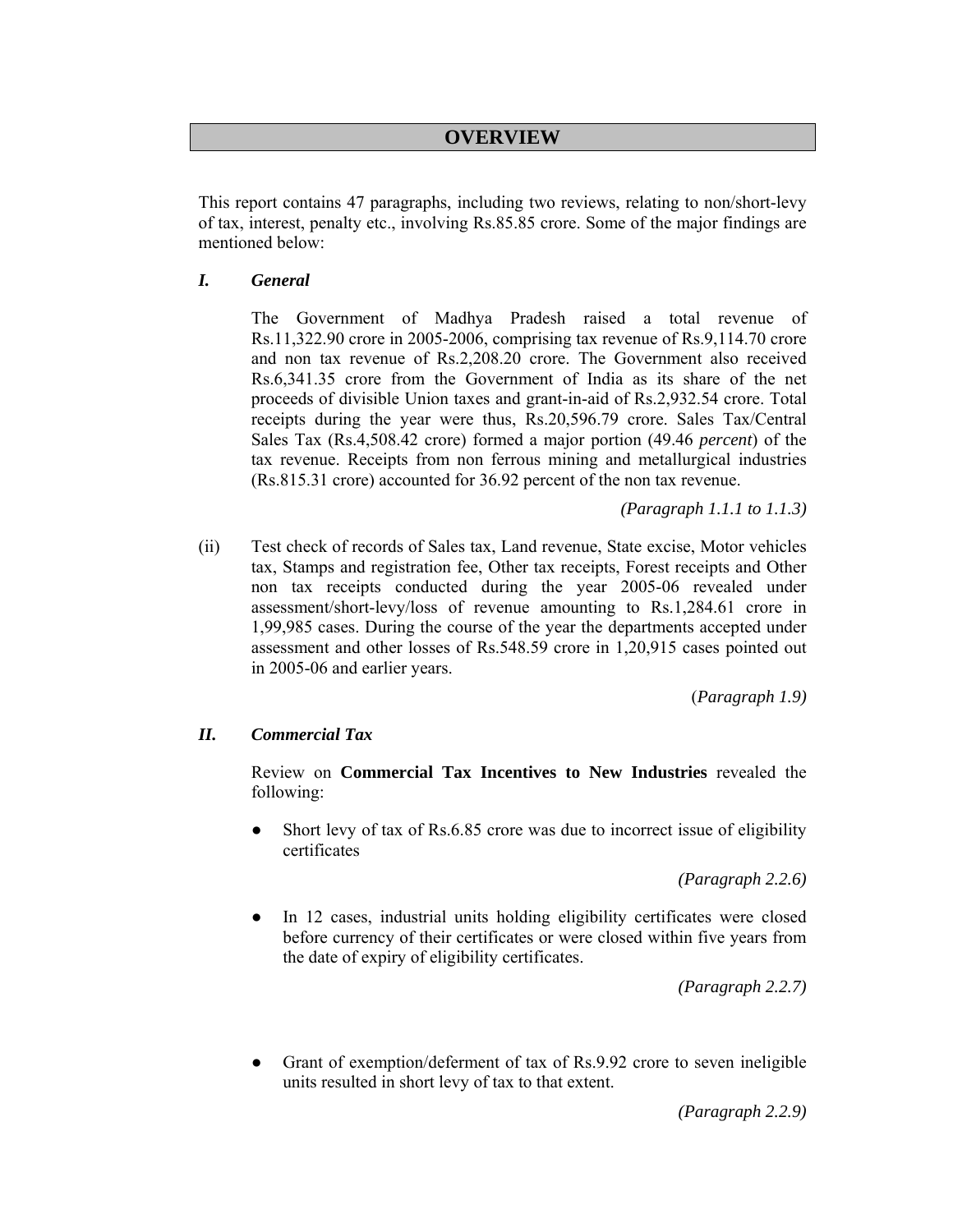• Exemption of tax of Rs.50.83 lakh allowed on goods not specified in eligibility certificates of two units was incorrect and resulted in short realisation of Government revenue to that extent.

*\_\_\_\_\_\_\_\_\_\_\_\_\_\_\_\_\_\_\_\_\_\_\_\_\_\_\_\_\_\_\_\_\_\_\_\_\_\_\_\_\_\_\_\_\_\_\_\_\_\_\_\_\_\_\_\_\_\_\_\_\_\_\_\_\_\_\_\_\_* 

*(Paragraph 2.2.11)* 

Tax of Rs.64.51 lakh was adjusted less against exemption limit due to application of incorrect rate of tax.

*(Paragraph 2.2.13)* 

 Irregular grant of exemption from payment of tax on provisional EC resulted in non realisation of Government revenue of Rs.3.43 crore.

*(Paragraph 2.5)* 

 Non levy of penalty on concealment of turnover, resulted in non-realisation of Government revenue of Rs.2.38 crore.

*(Paragraph 2.6)* 

 Non/short levy of entry tax resulted in non realisation of Government revenue of Rs.1.06 crore

*(Paragraph 2.9)* 

#### *III. State Excise*

 Non realisation of Government revenue of Rs.1.96 crore was due to failure of the department to take timely action against defaulted licensees.

*(Paragraph 3.2)* 

 Failure of the department to recover excise duty from licensees from which verification reports were not received resulted in non realisation of Government revenue of Rs.3.10 crore.

*(Paragraph 3.3)* 

 Incorrect allowance of wastages resulted in non realisation of excise duty of Rs.1.98 crore

*(Paragraph 3.4)* 

## *IV. Taxes on Vehicles*

Review on Receipts from transport department revealed following:

Vehicle tax of Rs.6.17 crore and penalty of Rs.3.88 crore in respect of 1,770 motor vehicles for the period between April 2001 and March 2005 was neither paid by the owners of the vehicles nor was it demanded by the Taxation Authorities.

*(Paragraph 4.2.8)*